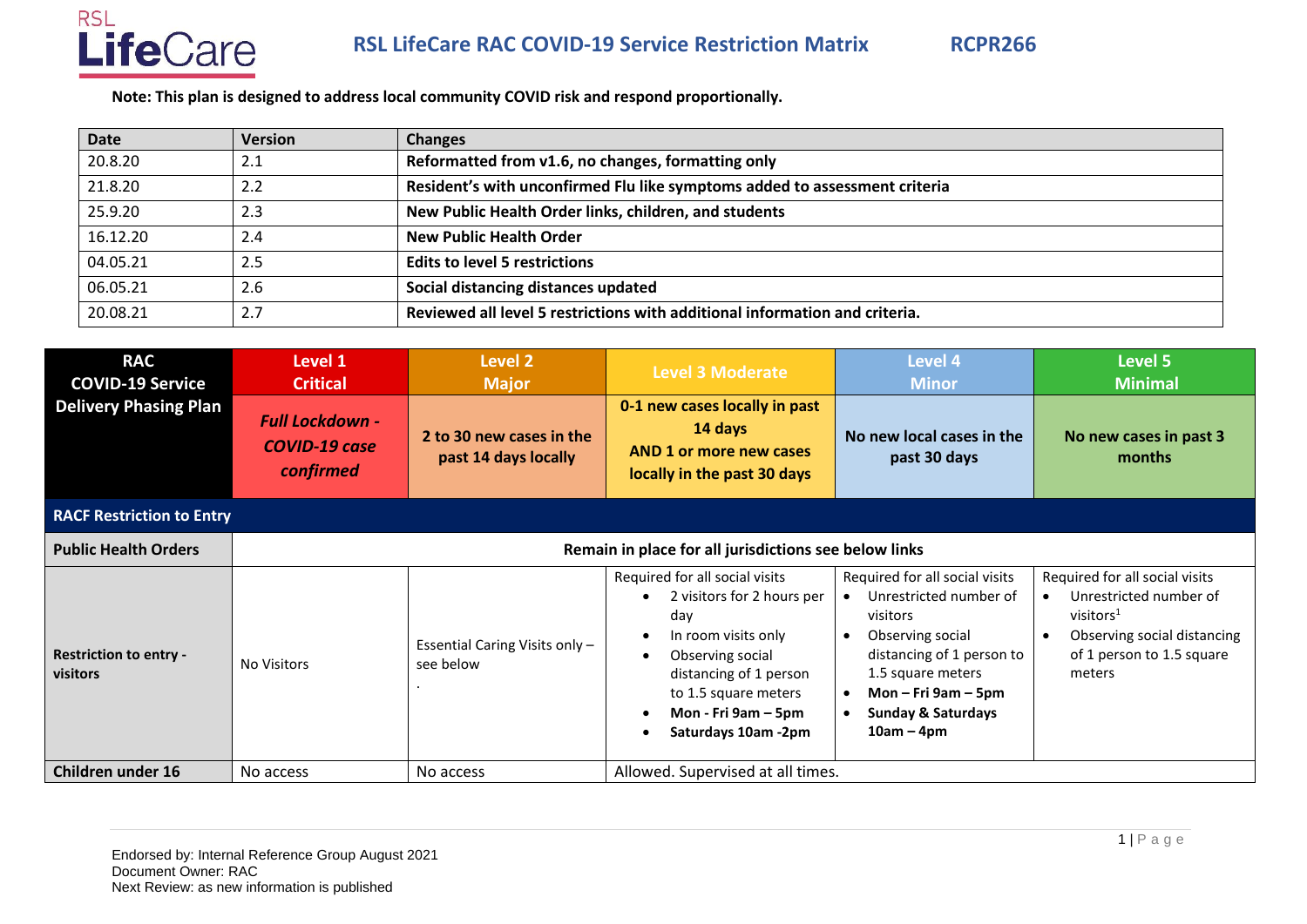| <b>RACF Restriction to Entry</b>                     |                                                                                                                                                                                                                                                                                                                                                                                                                                              |                                                                                    |                                                                                              |                                                                                              |                                                                                           |
|------------------------------------------------------|----------------------------------------------------------------------------------------------------------------------------------------------------------------------------------------------------------------------------------------------------------------------------------------------------------------------------------------------------------------------------------------------------------------------------------------------|------------------------------------------------------------------------------------|----------------------------------------------------------------------------------------------|----------------------------------------------------------------------------------------------|-------------------------------------------------------------------------------------------|
| <b>Visits require long</b><br>distance travel        | No access                                                                                                                                                                                                                                                                                                                                                                                                                                    | No access                                                                          | Unrestricted - observing conditions of screening and infection control and social distancing |                                                                                              |                                                                                           |
| <b>Health Contractors</b>                            | Access with manager<br>approval - critical<br>contractors only<br>(encourage use of<br>telehealth where<br>possible)                                                                                                                                                                                                                                                                                                                         | Access with manager<br>approval (encourage use<br>of telehealth where<br>possible) | Normal arrangements                                                                          |                                                                                              |                                                                                           |
| <b>Non-Health Contractors</b><br>and services access | No access                                                                                                                                                                                                                                                                                                                                                                                                                                    | No access                                                                          | Musician, other lifestyle, and chaplain services                                             |                                                                                              | Normal arrangements                                                                       |
| <b>Volunteers</b>                                    | No Access                                                                                                                                                                                                                                                                                                                                                                                                                                    | No Access                                                                          | Normal, meeting conditions of<br>screening and infection<br>control and social distancing    | Normal, meeting<br>conditions of screening<br>and infection control and<br>social distancing | Normal, meeting conditions<br>of screening and infection<br>control and social distancing |
| <b>Prospective residents</b>                         | No Access                                                                                                                                                                                                                                                                                                                                                                                                                                    | No access virtual<br>appointments only.                                            | <b>Booked appointments</b>                                                                   |                                                                                              |                                                                                           |
| <b>New Admission to the</b><br>home                  | All new admissions from hospital are to have a COVID test and return a negative result before being admitted. They should be then monitored<br>closely for any COVID symptoms. All new admission coming from home on day of admission be tested (if they cannot be tested before being<br>admitted) isolate in their room until a negative result is returned. If the home does not have a single room to isolate they will not be admitted. |                                                                                    |                                                                                              |                                                                                              |                                                                                           |
| <b>Student Placements</b>                            | Not available                                                                                                                                                                                                                                                                                                                                                                                                                                |                                                                                    | Can commence health declaration form completed. Max 4 students                               |                                                                                              |                                                                                           |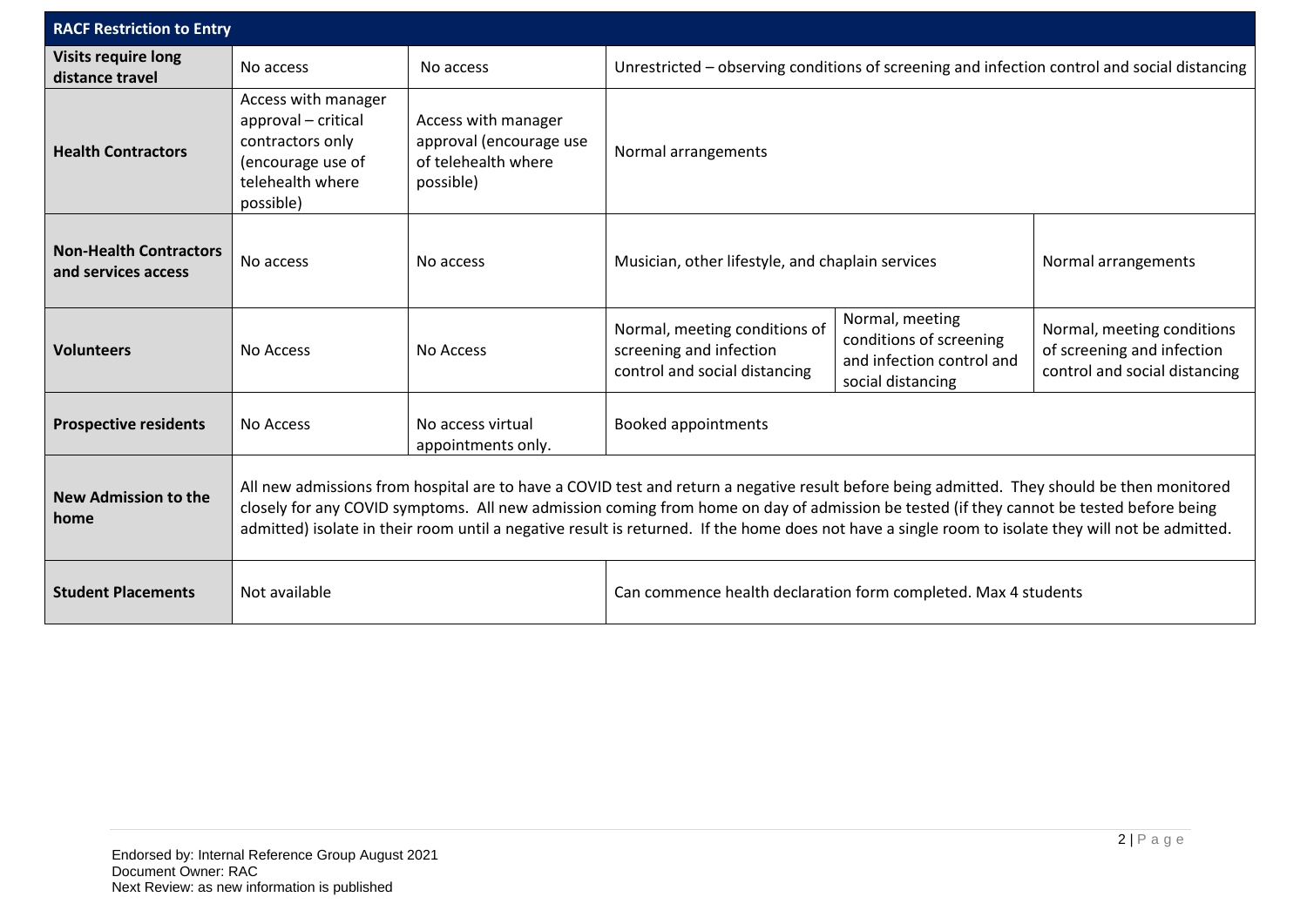| <b>Residential Care &amp; Support</b>                                                                    |                                                                                                                                                                                                                                                                                                              |                                                                                                                                    |                                                                                                                                    |                                                                                                                          |                                                                                                                          |
|----------------------------------------------------------------------------------------------------------|--------------------------------------------------------------------------------------------------------------------------------------------------------------------------------------------------------------------------------------------------------------------------------------------------------------|------------------------------------------------------------------------------------------------------------------------------------|------------------------------------------------------------------------------------------------------------------------------------|--------------------------------------------------------------------------------------------------------------------------|--------------------------------------------------------------------------------------------------------------------------|
| <b>Proof of Influenza</b><br><b>Vaccination</b>                                                          | Required for all visitors, RSL staff, agency staff, students, allied health, General Practitioners, specialists. As per public health order during the<br>months of July - September.                                                                                                                        |                                                                                                                                    |                                                                                                                                    |                                                                                                                          |                                                                                                                          |
| <b>Health screening of all</b><br>visitors and staff                                                     | Remains in place and includes temperature checking. Completion of Health declaration form, proof of flu vaccine, proof of COVID 19 test results<br>for those that live in the LGA's listed in this matrix. Update results in the Testing register. R: \RAC Operations\ COVID-19\COVID-19 Testing<br>Register |                                                                                                                                    |                                                                                                                                    |                                                                                                                          |                                                                                                                          |
| Social distancing in the<br>home                                                                         | Remains in place                                                                                                                                                                                                                                                                                             |                                                                                                                                    |                                                                                                                                    |                                                                                                                          |                                                                                                                          |
| <b>Essential Caring Visits</b><br>(to be approved by the<br>regional manager) refer to<br>criteria below | Not permitted                                                                                                                                                                                                                                                                                                | 1 person,<br>1 hour per day in<br>resident's room only.<br>Mon-Friday 10am - 4pm<br>Sat $10am - 2pm$                               | 2 visitors for 2 hours per day<br>in residents' room                                                                               | Unrestricted                                                                                                             | Unrestricted                                                                                                             |
| <b>End of Life support</b><br>visits/Palliative Care<br>support (                                        | With approval from<br><b>Public Health Unit</b>                                                                                                                                                                                                                                                              | 2 people, unrestricted<br>(if no evidence of flu<br>vaccine they are required<br>to wear full PPE during<br>July - September 2021) | 2 People, unrestricted<br>(if no evidence of flu vaccine<br>they are required to wear full<br>PPE during July - September<br>2021) | Unrestricted<br>(if no evidence of flu<br>vaccine they are required<br>to wear full PPE during<br>July - September 2021) | Unrestricted<br>(if no evidence of flu vaccine<br>they are required to wear full<br>PPE during July - September<br>2021) |
| <b>Social Support Groups</b>                                                                             | No face-to-face groups<br>permitted. Only via<br>technology.                                                                                                                                                                                                                                                 | No face-to-face groups<br>permitted. Only via<br>technology.                                                                       | Face to face permitted with<br>social distancing up to 5<br>people total max of 1 person<br>to 1.5 square meters                   | Face to face permitted<br>with social distancing of 1<br>person to 1.5 square<br>meters                                  | Face to face permitted with<br>social distancing of 1 person<br>to 1.5 square meters                                     |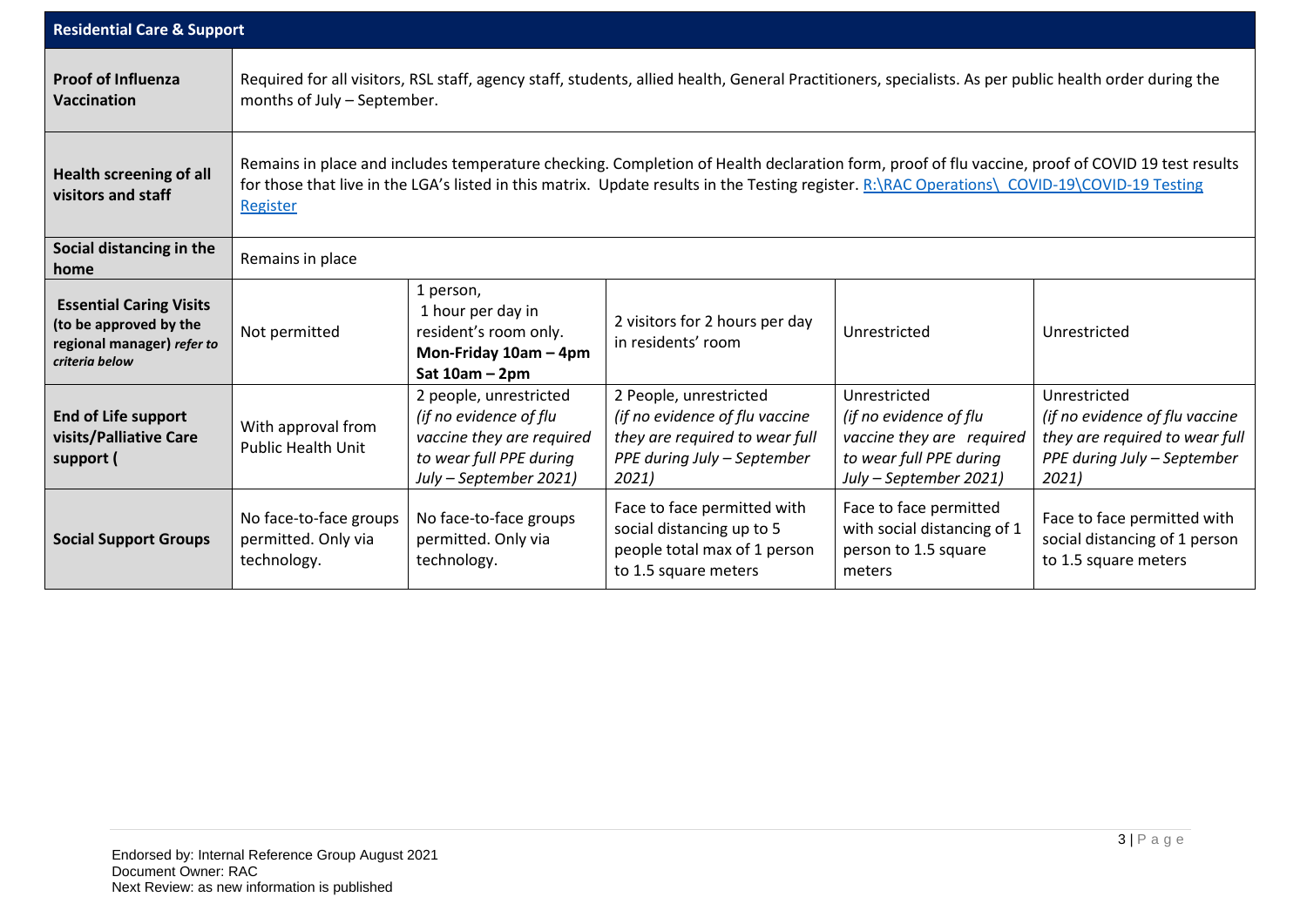| <b>Visitation Limitations &amp; Information Provision</b> |                                                                                                                                                  |                                                                                                                                                    |                                                                                                                                           |                                                                                                                                                                                                     |                                                                                |  |
|-----------------------------------------------------------|--------------------------------------------------------------------------------------------------------------------------------------------------|----------------------------------------------------------------------------------------------------------------------------------------------------|-------------------------------------------------------------------------------------------------------------------------------------------|-----------------------------------------------------------------------------------------------------------------------------------------------------------------------------------------------------|--------------------------------------------------------------------------------|--|
| <b>Infection control</b><br>practice remains<br>vigilant  | Remains in place Staff<br>must wear Full PPE<br>(gowns, gloves,<br>respiratory masks,<br>face shields/goggles,<br>hair cover and shoe<br>covers) | Remains in place Staff<br>must wear L2 surgical<br>masks                                                                                           | As directed by NSW Health                                                                                                                 |                                                                                                                                                                                                     |                                                                                |  |
| <b>Café Access</b>                                        | Closed                                                                                                                                           | Take away only and as<br>long as access is not via<br>the RAC.                                                                                     | Cafés can open to internal residents (RAC & RV), staff and<br>approved visitors<br>external visitors                                      |                                                                                                                                                                                                     | Cafes can open as normal to                                                    |  |
| <b>Food &amp; Gifts</b>                                   | In arrangement with the Manager                                                                                                                  |                                                                                                                                                    | Food and gifts are available to be delivered to the home                                                                                  |                                                                                                                                                                                                     |                                                                                |  |
| Social distancing in the<br>home                          | Remains in place                                                                                                                                 | Remains in place                                                                                                                                   | Remains in place                                                                                                                          | Remains in place                                                                                                                                                                                    | Remains in place                                                               |  |
| <b>Site Events</b>                                        | No events                                                                                                                                        | No external visitors                                                                                                                               | No external visitors                                                                                                                      | Review local risk and<br>consider on a case-by-<br>case basis. Approval from<br>RM.                                                                                                                 | Review local risk and<br>consider on a case-by-case<br>basis. Approval from RM |  |
| Resident External Appointments/Gatherings <sup>1</sup>    |                                                                                                                                                  |                                                                                                                                                    |                                                                                                                                           |                                                                                                                                                                                                     |                                                                                |  |
| <b>Residents leaving the</b><br>home                      | As required in<br>discussion with<br>manager                                                                                                     | As required in discussion<br>with home manager<br>(COVID test will be<br>required on return and<br>isolate until a negative<br>result is returned) | As required in discussion with<br>home manager - for medical<br>type appointments. (Social<br>leave agreement form is to be<br>completed) | Unrestricted but with expectation that resident will avoid<br>larger gatherings and take infection control and social<br>distancing precautions (Social leave agreement form is to<br>be completed) |                                                                                |  |
| <b>Bus trips</b>                                          | Not allowed                                                                                                                                      | Available where residents<br>do not leave the bus                                                                                                  | Available where residents do<br>not leave the bus                                                                                         | Allowed to leave bus                                                                                                                                                                                |                                                                                |  |
| <b>Resident activities</b>                                | In room only                                                                                                                                     | Social distance up to 5<br>people                                                                                                                  | Social distancing up to 10<br>people                                                                                                      | Social distancing of 1<br>person to 1.5 square<br>metres                                                                                                                                            | Social distancing of 1 person<br>to 1.5 square metres                          |  |